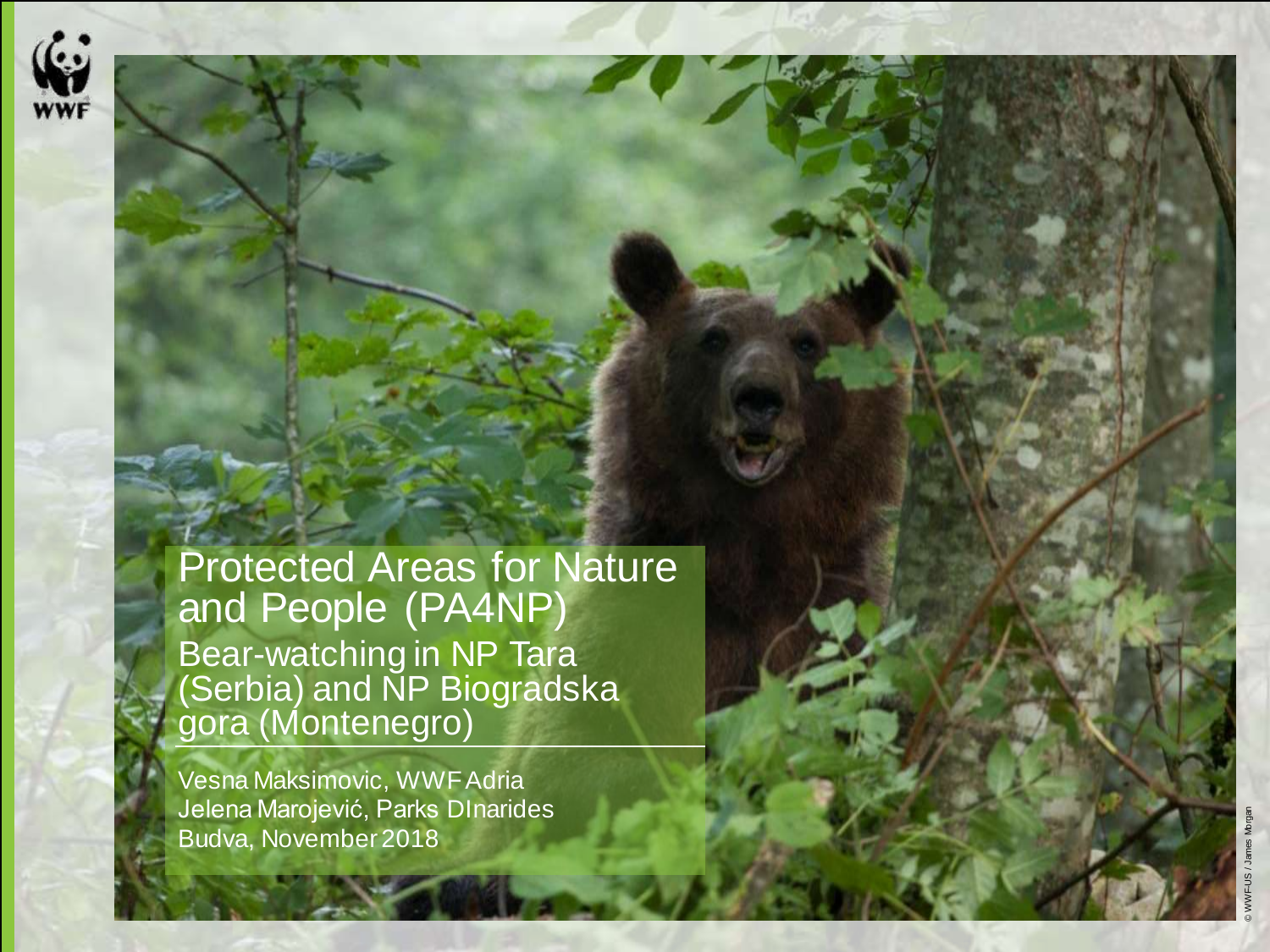#### Relevance for PAs and local community

- PA4NP across borders –> **biodiversity conservation and social & economic benefits to local community.**
- **Brown bears** Unique selling point (USP) which can be valorised as a tourism destination –> **Unique sustainable tourism offer in the Balkan region based on conservation**  (bear watching, chamois tracking, camera traps for bear monitoring...)
- **Local communities** are directly involved in development, promotion and sales of the bear-friendly products and services
- In NP Biogradska Gora, **MoU with hunting associations, TOs**





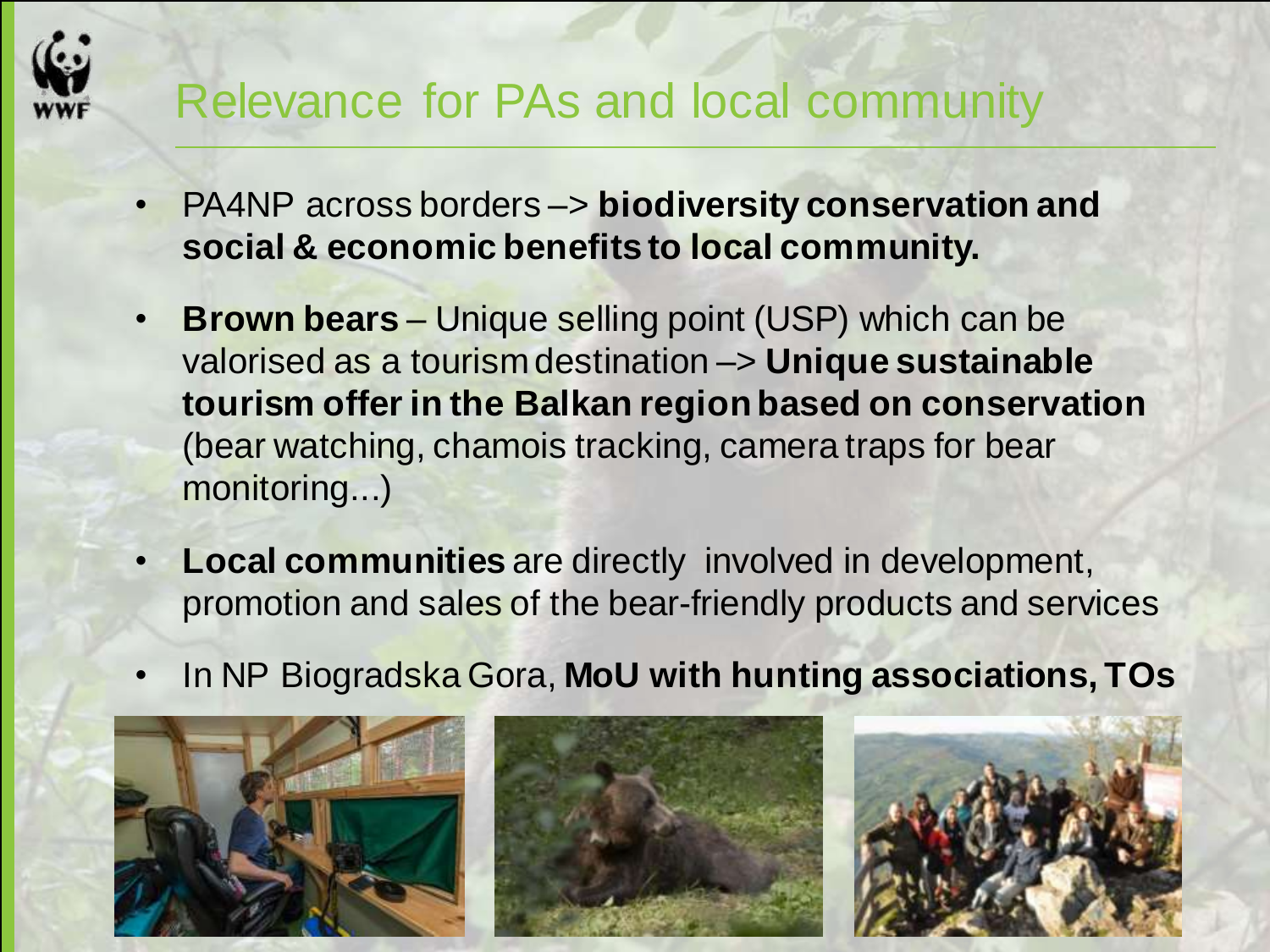

## TEAMWORK – It's more than just wildlife!

**Conservaton offers from the PA supported with (new) local community products** – food, accomodation, souvenirs

• **Employment opportunities** (for women, elderly) e.g. gastronomy, craft making







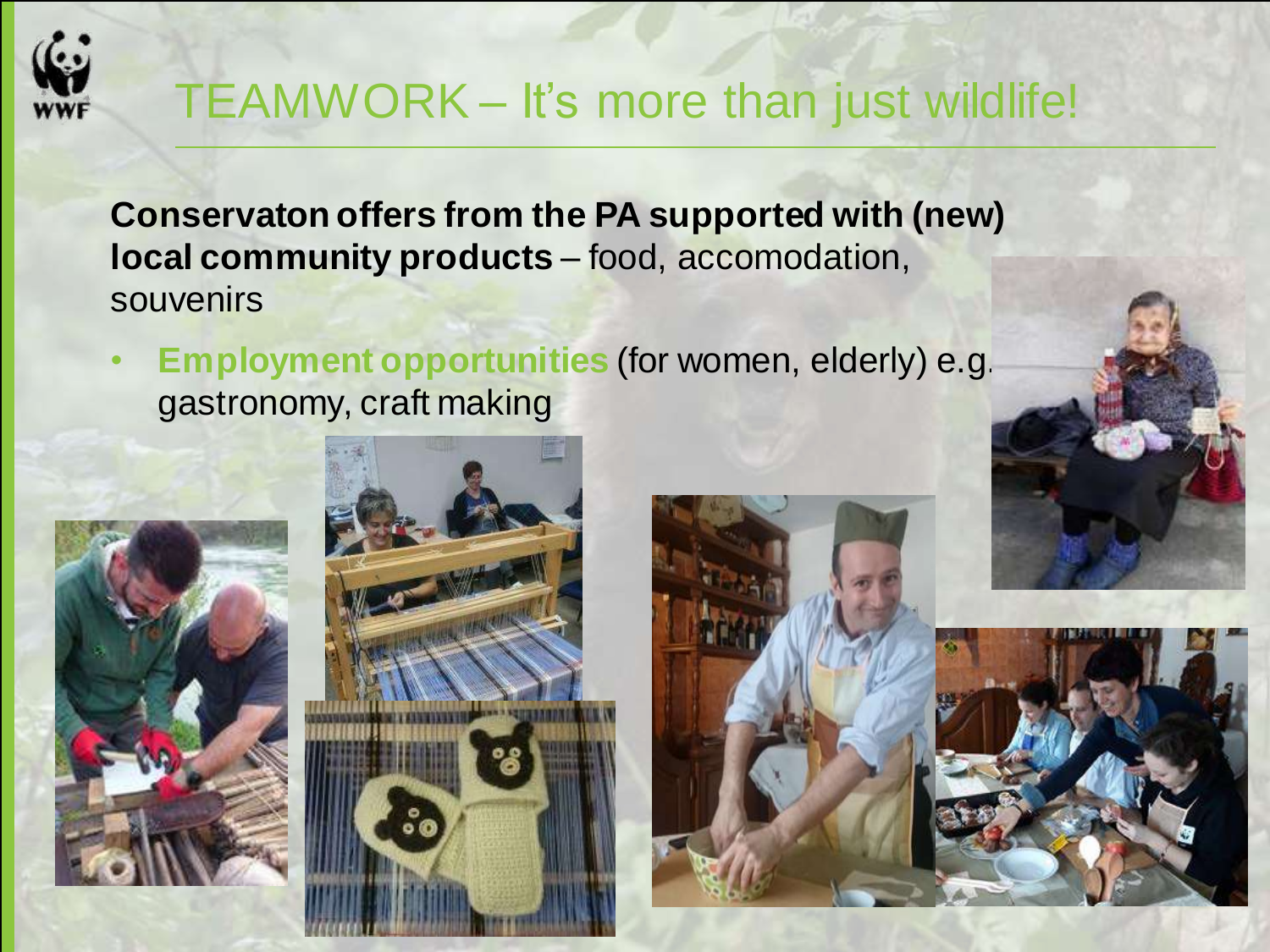## TEAMWORK – It's more than just wildlife!

- **Knowledge access** (to visually-impaired children) in "bear corner" educational exhibition
- **Storytelling and guiding** to vast audiences through brown bear exhibition centers





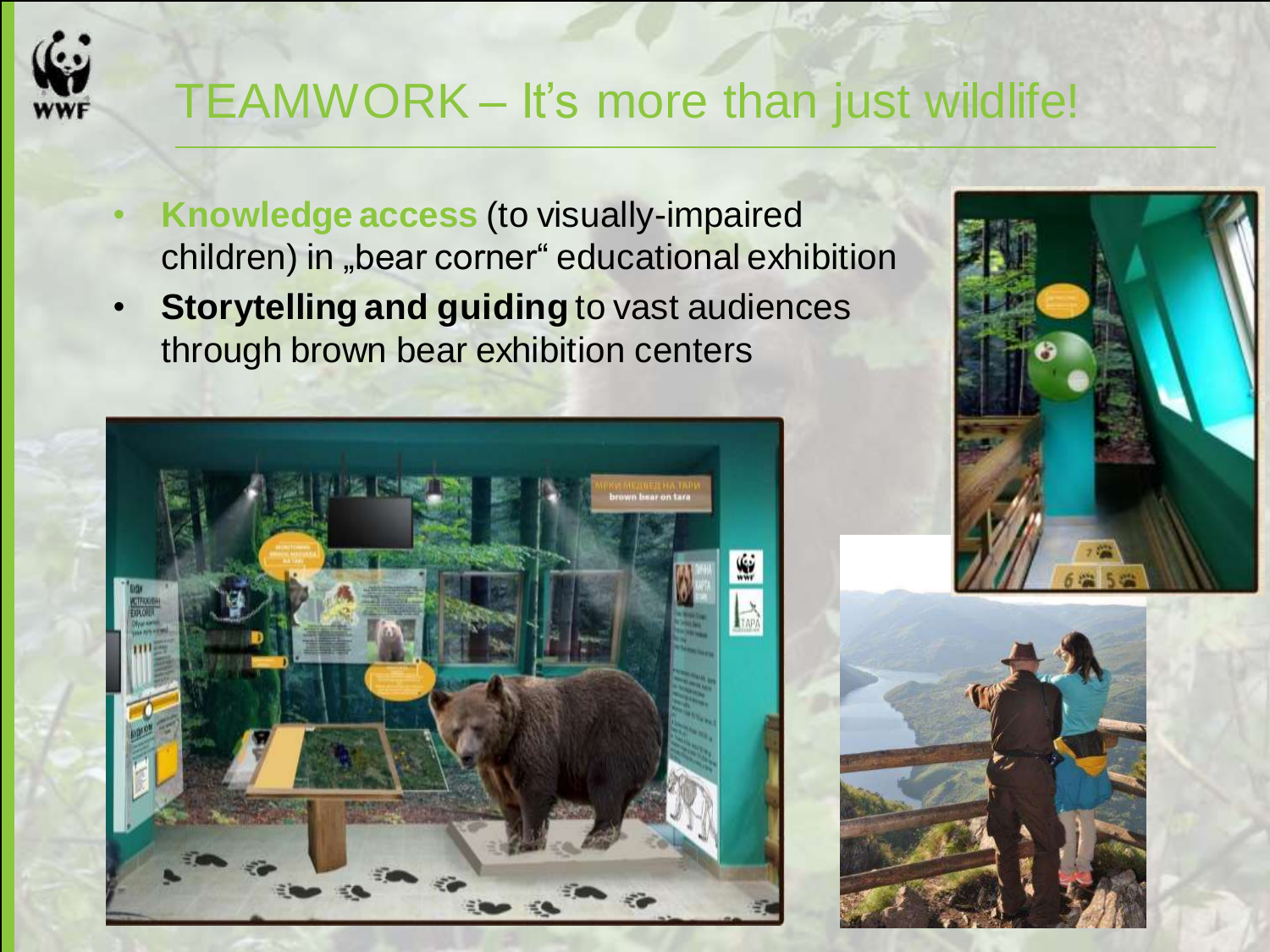

#### TEAMWORK – It's more than just wildlife!

• **Human–bear coexistence** (inclusion in scientific work) e.g. samples for DNA monitoring in NP Tara, camera trap monitoring in NP Biogradska gora







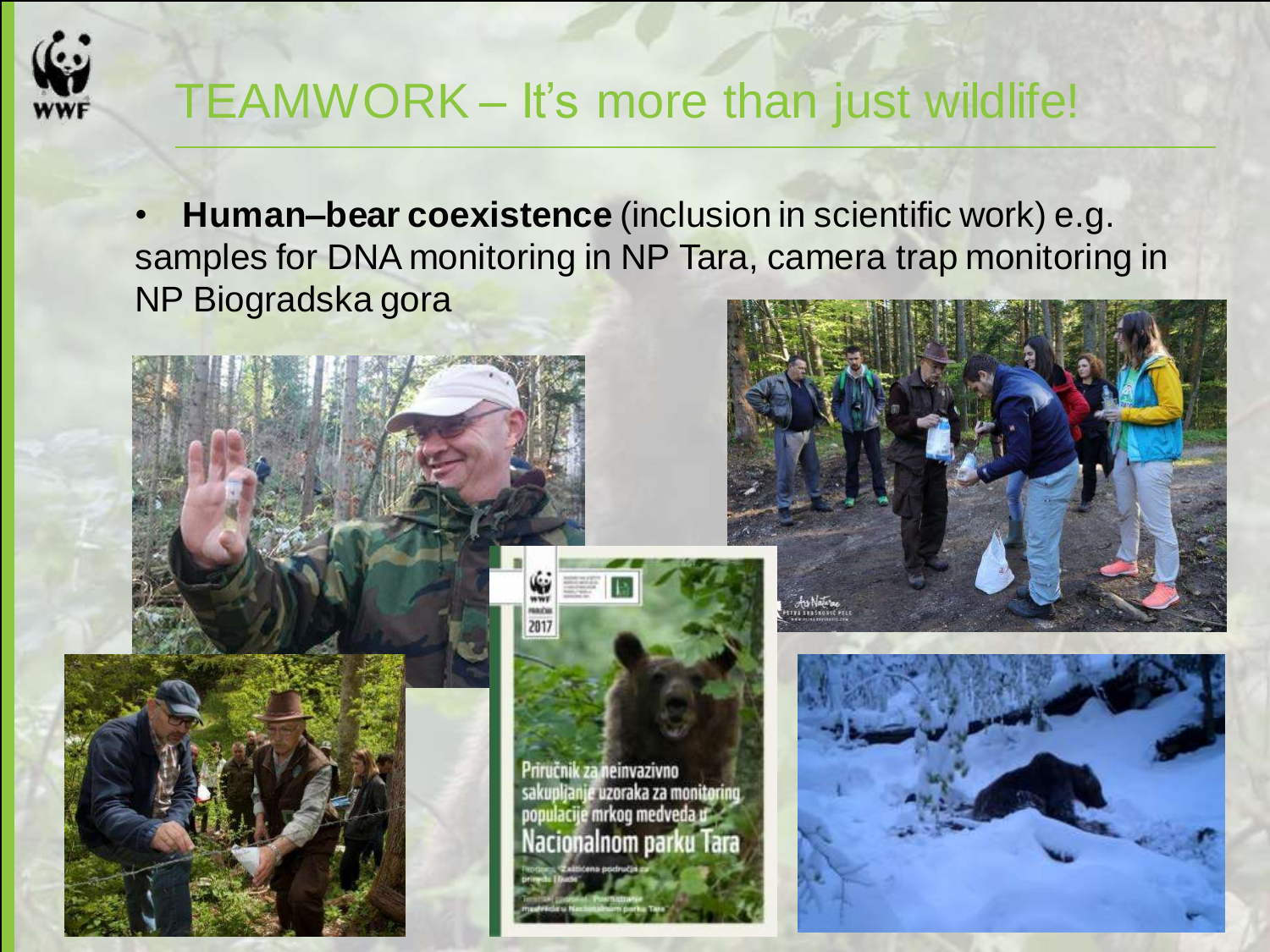

#### What has changed?

"*I think the guests will be able to see the true richness of Tara National Park and raise awareness on conservation of bears and other plants and animals here. Our family wishes that our guests experience a unique way of life on a typical Serbian rural farm through various activities they will surely remember and local products they will take home.*"

#### Dragana Obradović, eco-farm owner